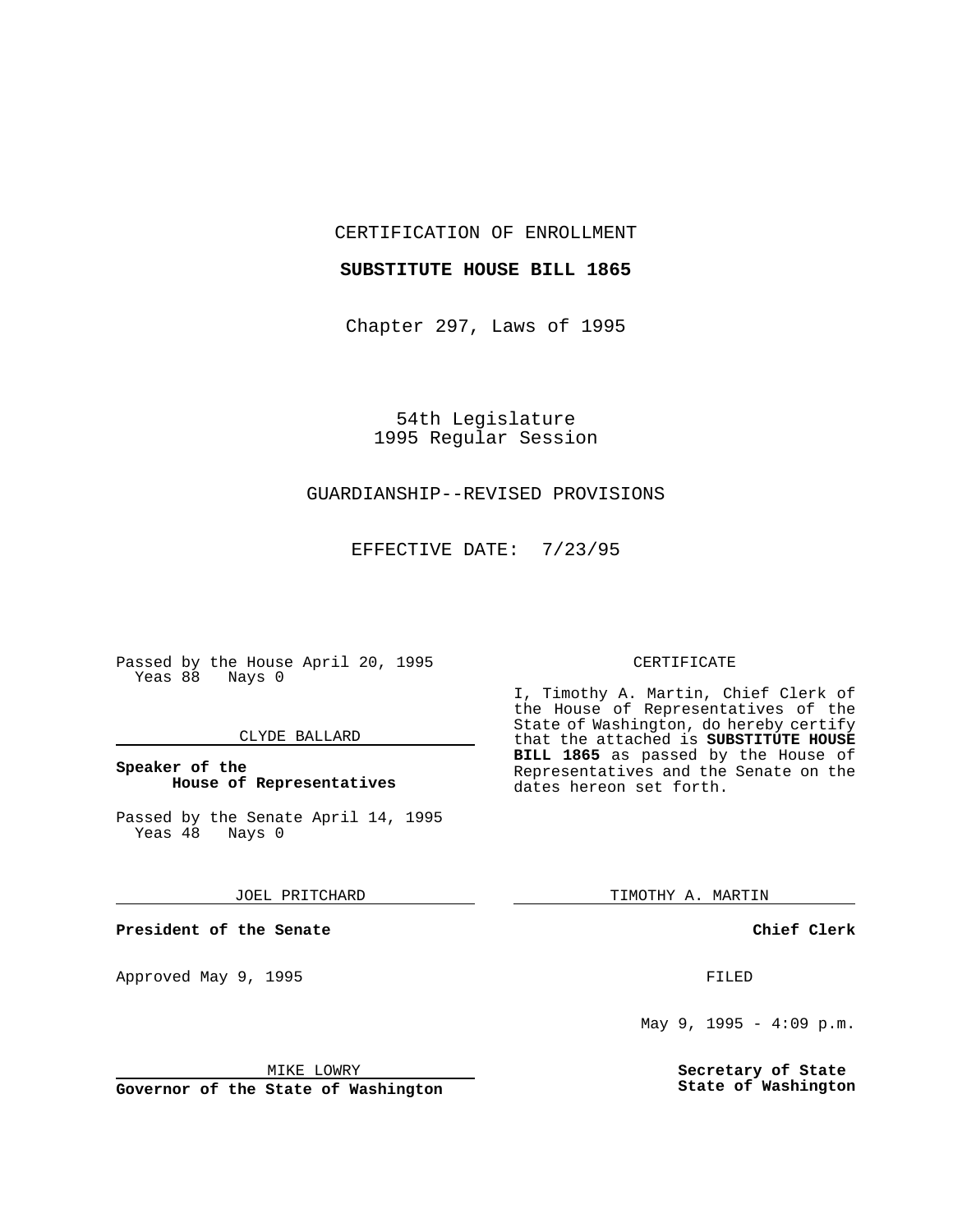# **SUBSTITUTE HOUSE BILL 1865** \_\_\_\_\_\_\_\_\_\_\_\_\_\_\_\_\_\_\_\_\_\_\_\_\_\_\_\_\_\_\_\_\_\_\_\_\_\_\_\_\_\_\_\_\_\_\_

\_\_\_\_\_\_\_\_\_\_\_\_\_\_\_\_\_\_\_\_\_\_\_\_\_\_\_\_\_\_\_\_\_\_\_\_\_\_\_\_\_\_\_\_\_\_\_

AS AMENDED BY THE SENATE

Passed Legislature - 1995 Regular Session

**State of Washington 54th Legislature 1995 Regular Session**

**By** House Committee on Law & Justice (originally sponsored by Representatives Mitchell and Tokuda)

Read first time 03/01/95.

 AN ACT Relating to guardianship; and amending RCW 11.88.030, 11.88.040, 11.88.045, 11.88.090, 11.88.095, 11.92.050, 11.92.053, 11.92.180, and 11.94.010.

BE IT ENACTED BY THE LEGISLATURE OF THE STATE OF WASHINGTON:

 **Sec. 1.** RCW 11.88.030 and 1991 c 289 s 2 are each amended to read as follows:

 (1) Any person or entity may petition for the appointment of a qualified person, trust company, national bank, or nonprofit corporation authorized in RCW 11.88.020 as now or hereafter amended as the guardian or limited guardian of an incapacitated person. No liability for filing a petition for guardianship or limited guardianship shall attach to a petitioner acting in good faith and upon reasonable basis. A petition for guardianship or limited guardianship shall state:

 (a) The name, age, residence, and post office address of the alleged incapacitated person;

 (b) The nature of the alleged incapacity in accordance with RCW 11.88.010;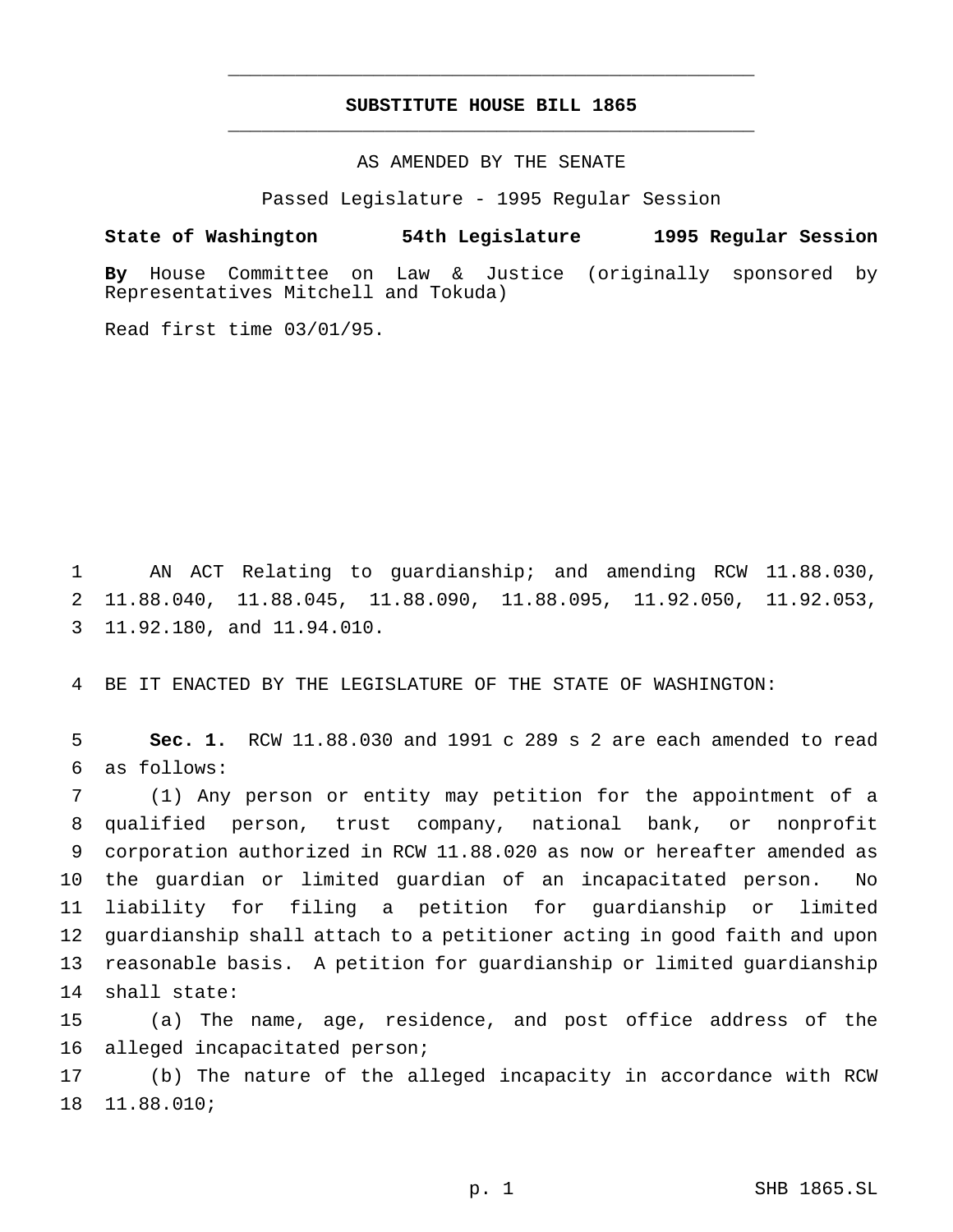(c) The approximate value and description of property, including any compensation, pension, insurance, or allowance, to which the alleged incapacitated person may be entitled;

 (d) Whether there is, in any state, a guardian or limited guardian, or pending guardianship action for the person or estate of the alleged incapacitated person;

 (e) The residence and post office address of the person whom petitioner asks to be appointed guardian or limited guardian;

 (f) The names and addresses, and nature of the relationship, so far as known or can be reasonably ascertained, of the persons most closely related by blood or marriage to the alleged incapacitated person;

 (g) The name and address of the person or facility having the care and custody of the alleged incapacitated person;

 (h) The reason why the appointment of a guardian or limited guardian is sought and the interest of the petitioner in the appointment, and whether the appointment is sought as guardian or limited guardian of the person, the estate, or both, and why no alternative to guardianship is appropriate;

 (i) The nature and degree of the alleged incapacity and the specific areas of protection and assistance requested and the limitation of rights requested to be included in the court's order of appointment;

 (j) The requested term of the limited guardianship to be included 24 in the court's order of appointment;

 (k) Whether the petitioner is proposing a specific individual to act as guardian ad litem and, if so, the individual's knowledge of or relationship to any of the parties, and why the individual is proposed.

 (2)(a) The attorney general may petition for the appointment of a guardian or limited guardian in any case in which there is cause to believe that a guardianship is necessary and no private party is able and willing to petition.

 (b) Prepayment of a filing fee shall not be required in any guardianship or limited guardianship brought by the attorney general. Payment of the filing fee shall be ordered from the estate of the incapacitated person at the hearing on the merits of the petition, unless in the judgment of the court, such payment would impose a hardship upon the incapacitated person, in which case the filing shall be waived.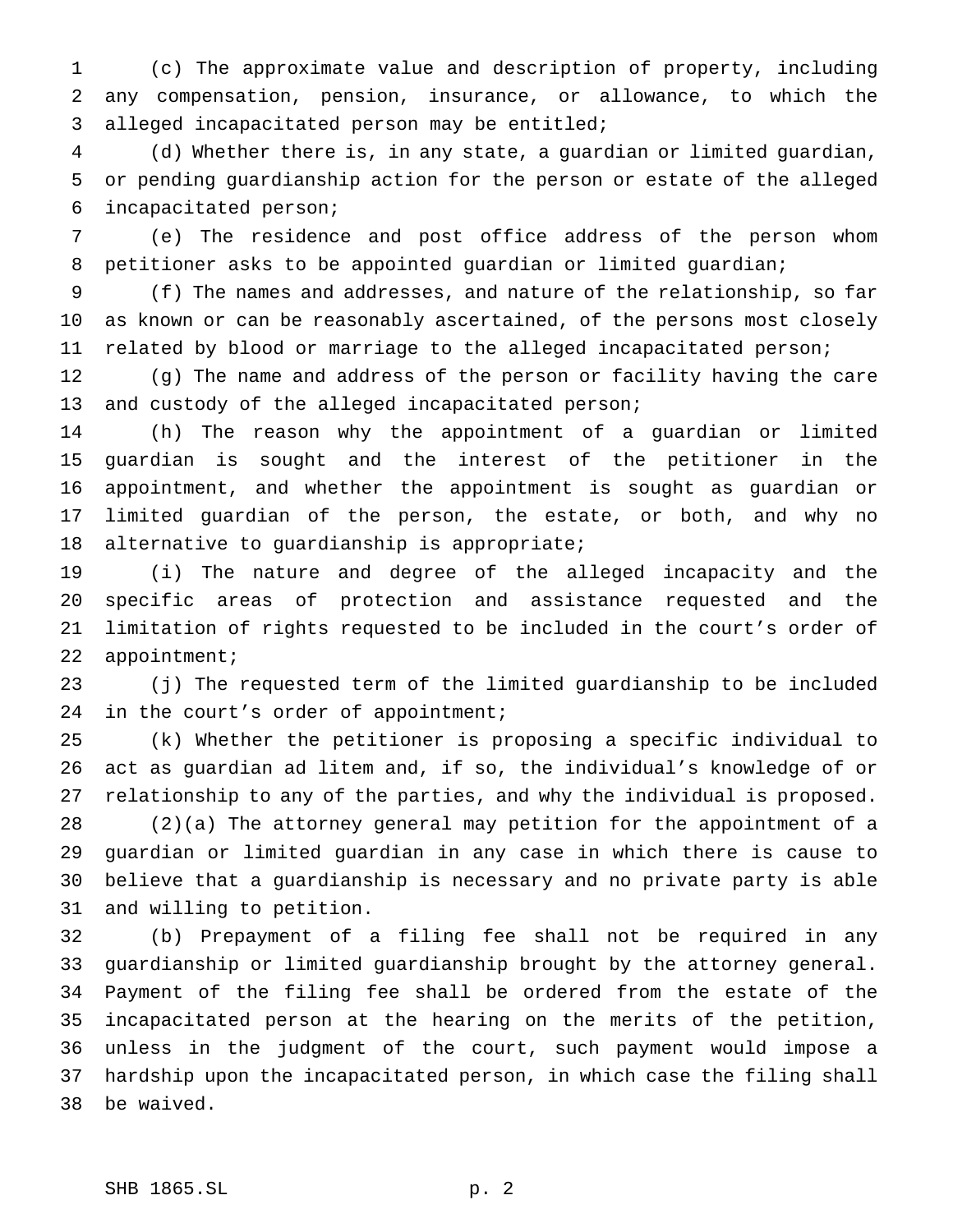(3) No filing fee shall be charged by the court for filing either a petition for guardianship or a petition for limited guardianship if the petition alleges that the alleged incapacitated person has total assets of a value of less than three thousand dollars.

 (4)(a) Notice that a guardianship proceeding has been commenced shall be personally served upon the alleged incapacitated person and the guardian ad litem along with a copy of the petition for appointment 8 of a guardian. Such notice shall be served not more than five court days after the petition has been filed.

 (b) Notice under this subsection shall include a clear and easily readable statement of the legal rights of the alleged incapacitated person that could be restricted or transferred to a guardian by a guardianship order as well as the right to counsel of choice and to a jury trial on the issue of incapacity. Such notice shall be in substantially the following form and shall be in capital letters, double-spaced, and in a type size not smaller than ten-point type:

| -17 |  | IMPORTANT NOTICE      |
|-----|--|-----------------------|
| 18  |  | PLEASE READ CAREFULLY |

 A PETITION TO HAVE A GUARDIAN APPOINTED FOR YOU HAS BEEN FILED IN THE ...... COUNTY SUPERIOR COURT BY . . . . . . IF A GUARDIAN IS APPOINTED, YOU COULD LOSE ONE OR MORE OF THE FOLLOWING RIGHTS:

- (1) TO MARRY OR DIVORCE;
- (2) TO VOTE OR HOLD AN ELECTED OFFICE;
- (3) TO ENTER INTO A CONTRACT OR MAKE OR REVOKE A WILL;
- (4) TO APPOINT SOMEONE TO ACT ON YOUR BEHALF;
- (5) TO SUE AND BE SUED OTHER THAN THROUGH A GUARDIAN;
- (6) TO POSSESS A LICENSE TO DRIVE;
- (7) TO BUY, SELL, OWN, MORTGAGE, OR LEASE PROPERTY;
- (8) TO CONSENT TO OR REFUSE MEDICAL TREATMENT;
- (9) TO DECIDE WHO SHALL PROVIDE CARE AND ASSISTANCE;
- (10) TO MAKE DECISIONS REGARDING SOCIAL ASPECTS OF YOUR LIFE.

UNDER THE LAW, YOU HAVE CERTAIN RIGHTS.

 YOU HAVE THE RIGHT TO BE REPRESENTED BY A LAWYER OF YOUR OWN CHOOSING. THE COURT WILL APPOINT A LAWYER TO REPRESENT YOU IF YOU ARE UNABLE TO PAY OR PAYMENT WOULD RESULT IN A SUBSTANTIAL HARDSHIP TO YOU.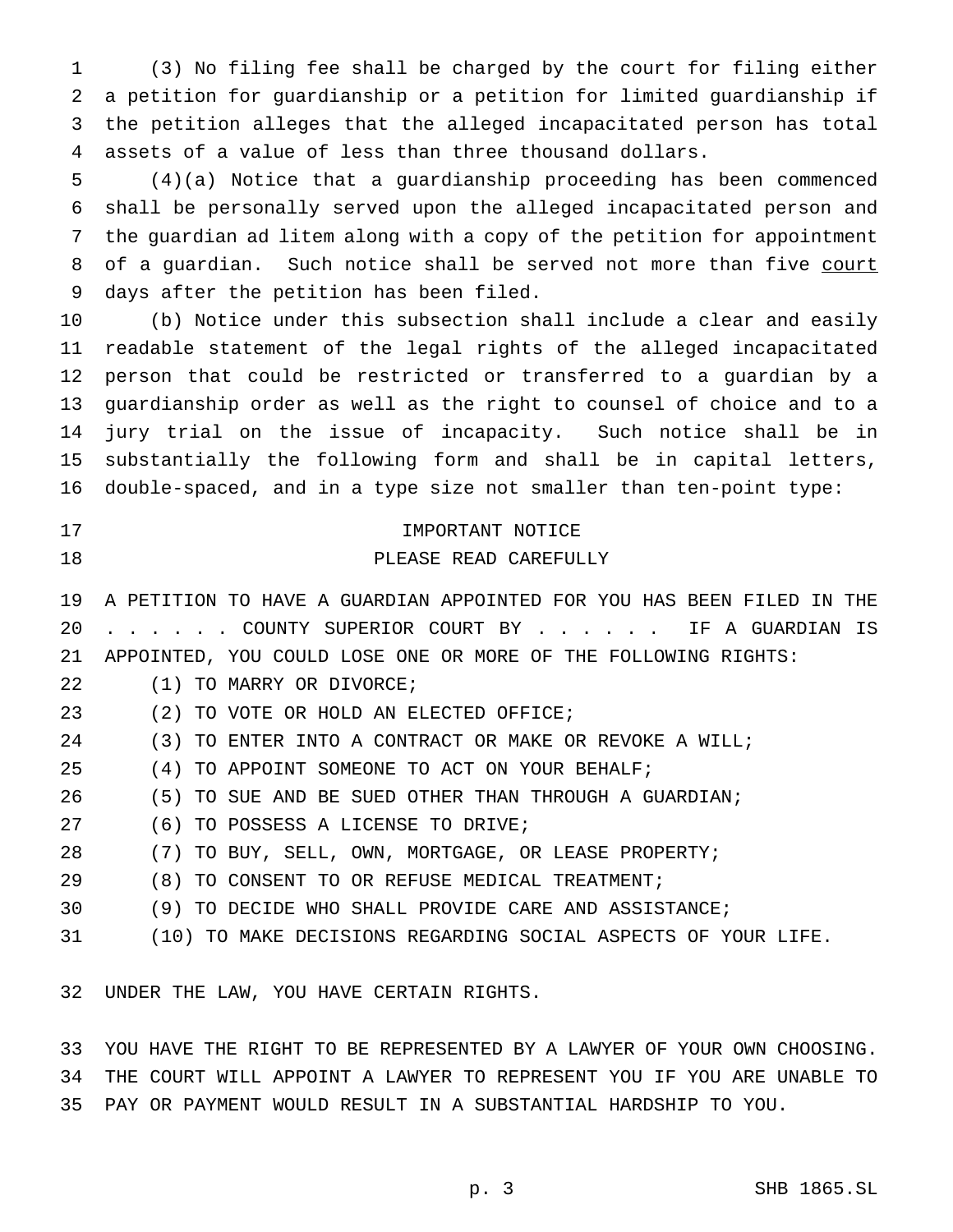YOU HAVE THE RIGHT TO ASK FOR A JURY TO DECIDE WHETHER OR NOT YOU NEED A GUARDIAN TO HELP YOU.

 YOU HAVE THE RIGHT TO BE PRESENT IN COURT WHEN THE HEARING IS HELD TO DECIDE WHETHER OR NOT YOU NEED A GUARDIAN.

 (5) All petitions filed under the provisions of this section shall be heard within sixty days unless an extension of time is requested by a party within such sixty day period and granted for good cause shown. If an extension is granted, the court shall set a new hearing date.

 **Sec. 2.** RCW 11.88.040 and 1991 c 289 s 3 are each amended to read as follows:

 Before appointing a guardian or a limited guardian, notice of a hearing, to be held not less than ten days after service thereof, shall 13 be served personally  $((\pm \sigma))$  upon the alleged incapacitated person, if over fourteen years of age, and served upon the guardian ad litem.

 Before appointing a guardian or a limited guardian, notice of a hearing, to be held not less than ten days after service thereof, shall 17 be given by registered or certified mail to the last known address requesting a return receipt signed by the addressee or an agent appointed by the addressee, or by personal service in the manner provided for services of summons, to the following:

 (1) The alleged incapacitated person, or minor, if under fourteen years of age;

 (2) A parent, if the alleged incapacitated person is a minor, all known children not residing with a notified person, and the spouse of the alleged incapacitated person if any;

 (3) Any other person who has been appointed as guardian or limited guardian, or the person with whom the alleged incapacitated person resides. No notice need be given to those persons named in subsections (2) and (3) of this section if they have signed the petition for the appointment of the guardian or limited guardian or have waived notice of the hearing.

 (4) If the petition is by a parent asking for appointment as guardian or limited guardian of a minor child under the age of fourteen years, or if the petition is accompanied by the written consent of a minor of the age of fourteen years or upward, who consents to the appointment of the guardian or limited guardian asked for, or if the petition is by a nonresident guardian of any minor or incapacitated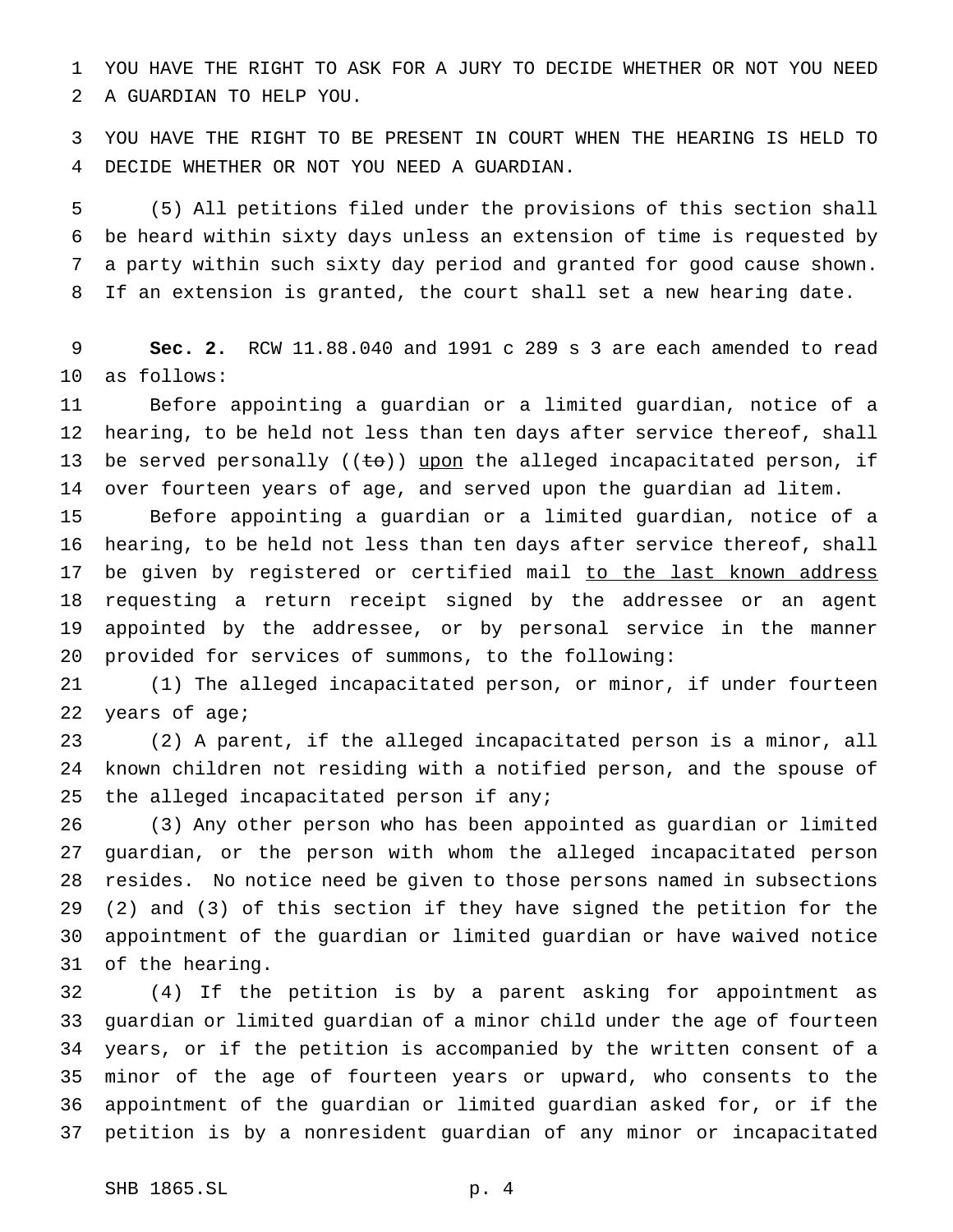person, then the court may appoint the guardian without notice of the hearing. The court for good cause may reduce the number of days of notice, but in every case, at least three days notice shall be given. The alleged incapacitated person shall be present in court at the final hearing on the petition: PROVIDED, That this requirement may be waived at the discretion of the court for good cause other than mere inconvenience shown in the report to be provided by the guardian ad litem pursuant to RCW 11.88.090 as now or hereafter amended, or if no guardian ad litem is required to be appointed pursuant to RCW 11.88.090, as now or hereafter amended, at the discretion of the court for good cause shown by a party. Alternatively, the court may remove itself to the place of residence of the alleged incapacitated person and conduct the final hearing in the presence of the alleged incapacitated person. Final hearings on the petition may be held in closed court without admittance of any person other than those necessary to the action or proceeding.

 If presence of the alleged incapacitated person is waived and the court does not remove itself to the place of residence of such person, the guardian ad litem shall appear in person at the final hearing on the petition.

 **Sec. 3.** RCW 11.88.045 and 1991 c 289 s 4 are each amended to read as follows:

 (1)(a) Alleged incapacitated individuals shall have the right to be represented by counsel at any stage in guardianship proceedings. The court shall provide counsel to represent any alleged incapacitated person at public expense when either: (i) The individual is unable to afford counsel, or (ii) the expense of counsel would result in substantial hardship to the individual, or (iii) the individual does not have practical access to funds with which to pay counsel. If the individual can afford counsel but lacks practical access to funds, the court shall provide counsel and may impose a reimbursement requirement as part of a final order. When, in the opinion of the court, the rights and interests of an alleged or adjudicated incapacitated person cannot otherwise be adequately protected and represented, the court on its own motion shall appoint an attorney at any time to represent such person. Counsel shall be provided as soon as practicable after a petition is filed and long enough before any final hearing to allow adequate time for consultation and preparation. Absent a convincing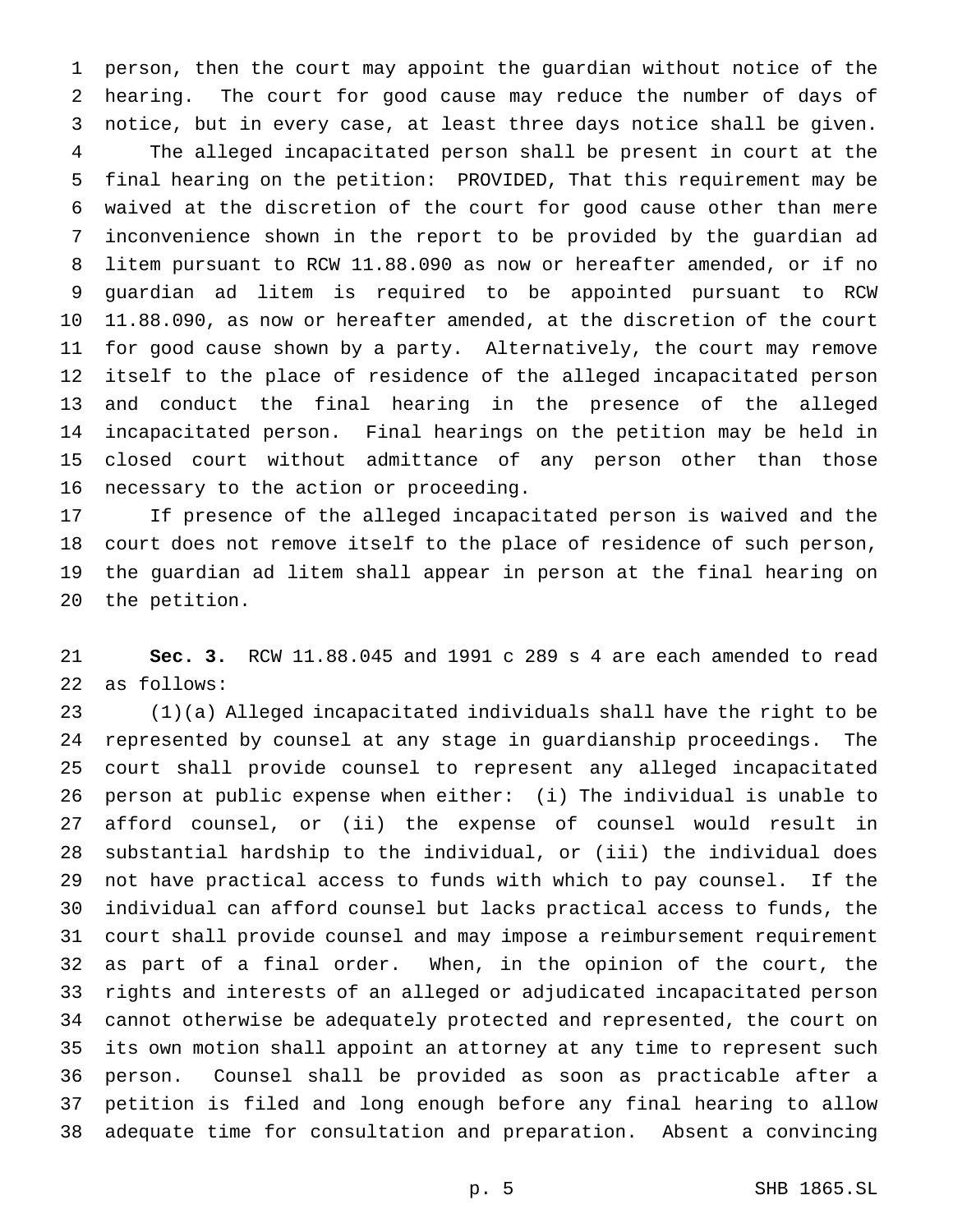showing in the record to the contrary, a period of less than three weeks shall be presumed by a reviewing court to be inadequate time for consultation and preparation.

 (b) Counsel for an alleged incapacitated individual shall act as an advocate for the client and shall not substitute counsel's own judgment for that of the client on the subject of what may be in the client's best interests. Counsel's role shall be distinct from that of the guardian ad litem, who is expected to promote the best interest of the alleged incapacitated individual, rather than the alleged incapacitated individual's expressed preferences.

 (c) If an alleged incapacitated person is represented by counsel and does not communicate with counsel, counsel may ask the court for leave to withdraw for that reason. If satisfied, after affording the alleged incapacitated person an opportunity for a hearing, that the request is justified, the court may grant the request and allow the case to proceed with the alleged incapacitated person unrepresented.

 (2) During the pendency of any guardianship, any attorney purporting to represent a person alleged or adjudicated to be incapacitated shall petition to be appointed to represent the incapacitated or alleged incapacitated person. Fees for representation described in this section shall be subject to approval by the court pursuant to the provisions of RCW 11.92.180.

 (3) The alleged incapacitated person is further entitled upon request to a jury trial on the issues of his or her alleged incapacity. The standard of proof to be applied in a contested case, whether before a jury or the court, shall be that of clear, cogent, and convincing evidence.

 (4) In all proceedings for appointment of a guardian or limited guardian, the court must be presented with a written report from a physician licensed to practice under chapter 18.71 or 18.57 RCW or licensed or certified psychologist selected by the guardian ad litem. The physician or psychologist shall have personally examined and interviewed the alleged incapacitated person within thirty days of 34 preparation of the report to the court and shall have expertise in the type of disorder or incapacity the alleged incapacitated person is believed to have. The report shall contain the following information and shall be set forth in substantially the following format:

 (a) The name and address of the examining physician or psychologist;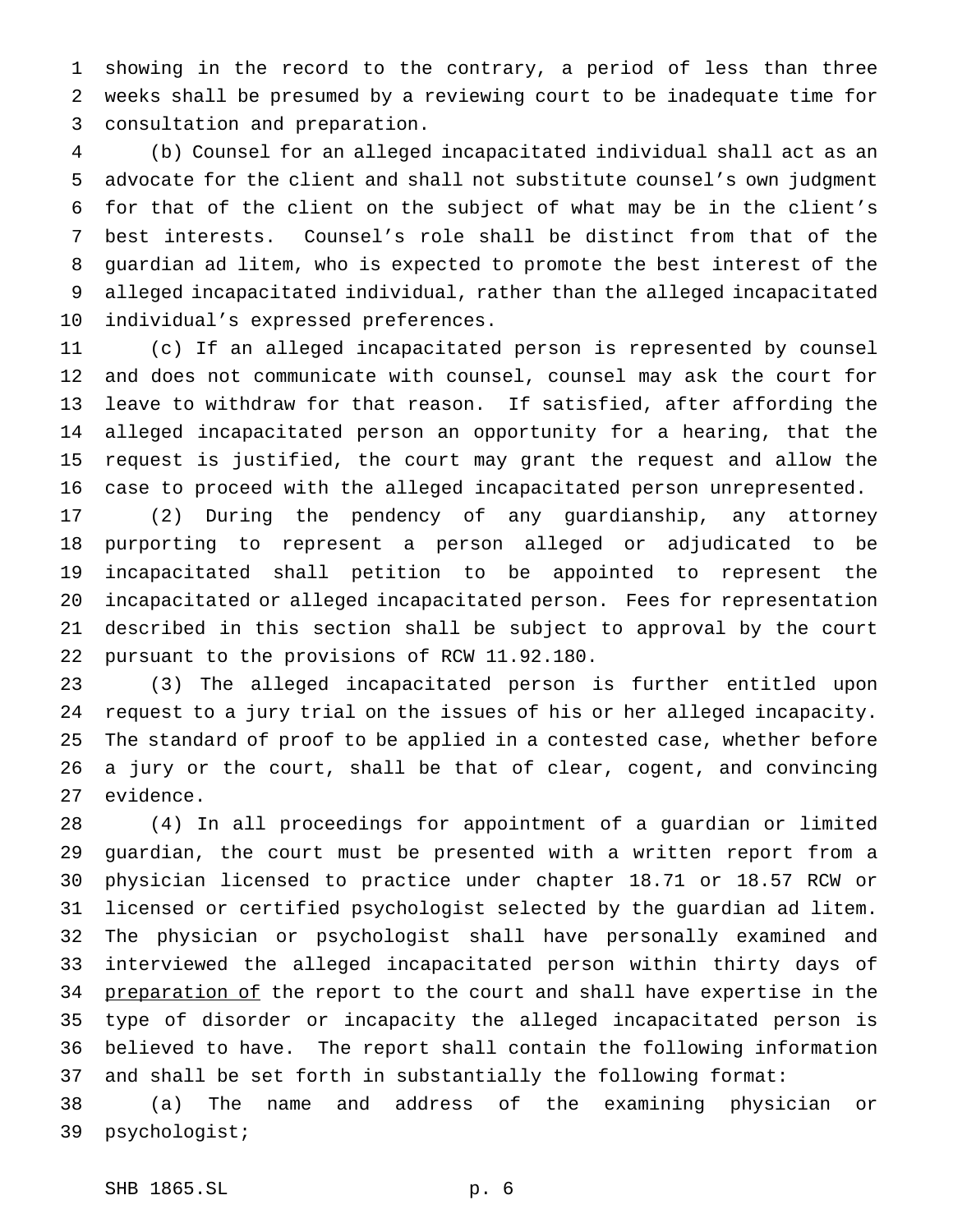(b) The education and experience of the physician or psychologist pertinent to the case;

(c) The dates of examinations of the alleged incapacitated person;

 (d) A summary of the relevant medical, functional, neurological, psychological, or psychiatric history of the alleged incapacitated person as known to the examining physician or psychologist;

 (e) The findings of the examining physician or psychologist as to the condition of the alleged incapacitated person;

9 (f) Current medications;

 (g) The effect of current medications on the alleged incapacitated person's ability to understand or participate in guardianship proceedings;

 (h) Opinions on the specific assistance the alleged incapacitated person needs;

 (i) Identification of persons with whom the physician or psychologist has met or spoken regarding the alleged incapacitated person.

 The court shall not enter an order appointing a guardian or limited guardian until a medical or psychological report meeting the above requirements is filed.

21 The requirement of filing a medical report is waived if the basis 22 of the guardianship is minority.

 **Sec. 4.** RCW 11.88.090 and 1991 c 289 s 5 are each amended to read as follows:

 (1) Nothing contained in RCW 11.88.080 through 11.88.120, 11.92.010 through 11.92.040, 11.92.060 through 11.92.120, 11.92.170, and 11.92.180, as now or hereafter amended, shall affect or impair the power of any court to appoint a guardian ad litem to defend the interests of any incapacitated person interested in any suit or matter pending therein, or to commence and prosecute any suit in his behalf. (2) Upon receipt of a petition for appointment of guardian or limited guardian, except as provided herein, the court shall appoint a guardian ad litem to represent the best interests of the alleged incapacitated person, who shall be a person found or known by the court to

 (a) be free of influence from anyone interested in the result of the proceeding;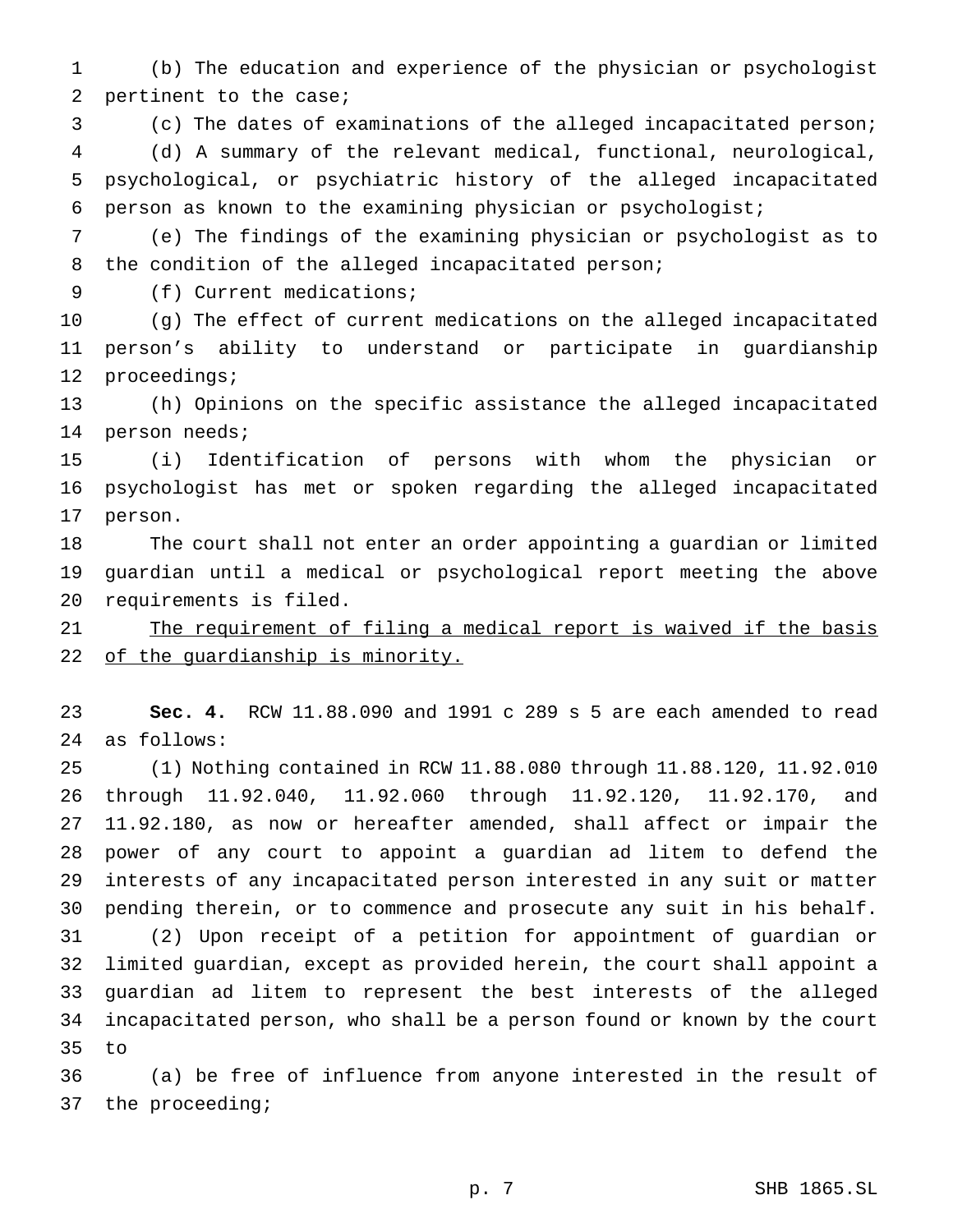(b) have the requisite knowledge, training, or expertise to perform the duties required by this section.

 No guardian ad litem need be appointed when a parent is petitioning for a guardian or a limited guardian to be appointed for his or her minor child and the minority of the child, as defined by RCW 11.92.010, is the sole basis of the petition. The order appointing the guardian ad litem shall recite the duties set forth in subsection (5) of this section. The appointment of a guardian ad litem shall have no effect on the legal competency of the alleged incapacitated person and shall not overcome the presumption of competency or full legal and civil rights of the alleged incapacitated person.

 (3)(a) The superior court of each county shall develop by September 1, 1991, a registry of persons who are willing and qualified to serve as guardians ad litem in guardianship matters. The court shall choose as guardians ad litem only persons whose names appear on the registry, except in extraordinary circumstances.

(b) To be eligible for the registry a person shall:

 (i) Present a written statement of qualifications describing the person's knowledge, training, and experience in each of the following: Needs of impaired elderly people, physical disabilities, mental illness, developmental disabilities, and other areas relevant to the needs of incapacitated persons, legal procedure, and the requirements of chapters 11.88 and 11.92 RCW; and

 (ii) Complete a training program adopted by the court, or, in the absence of a locally adopted program, a candidate for inclusion upon the registry shall have completed a model training program as described in (d) of this subsection.

 (c) The superior court of each county shall approve training programs designed to:

 (i) Train otherwise qualified human service professionals in those aspects of legal procedure and the requirements of chapters 11.88 and 11.92 RCW with which a guardian ad litem should be familiar;

 (ii) Train otherwise qualified legal professionals in those aspects of medicine, social welfare, and social service delivery systems with which a guardian ad litem should be familiar.

 (d) The superior court of each county may approve a guardian ad litem training program on or before June 1, 1991. The department of social and health services, aging and adult services administration, shall convene an advisory group to develop a model guardian ad litem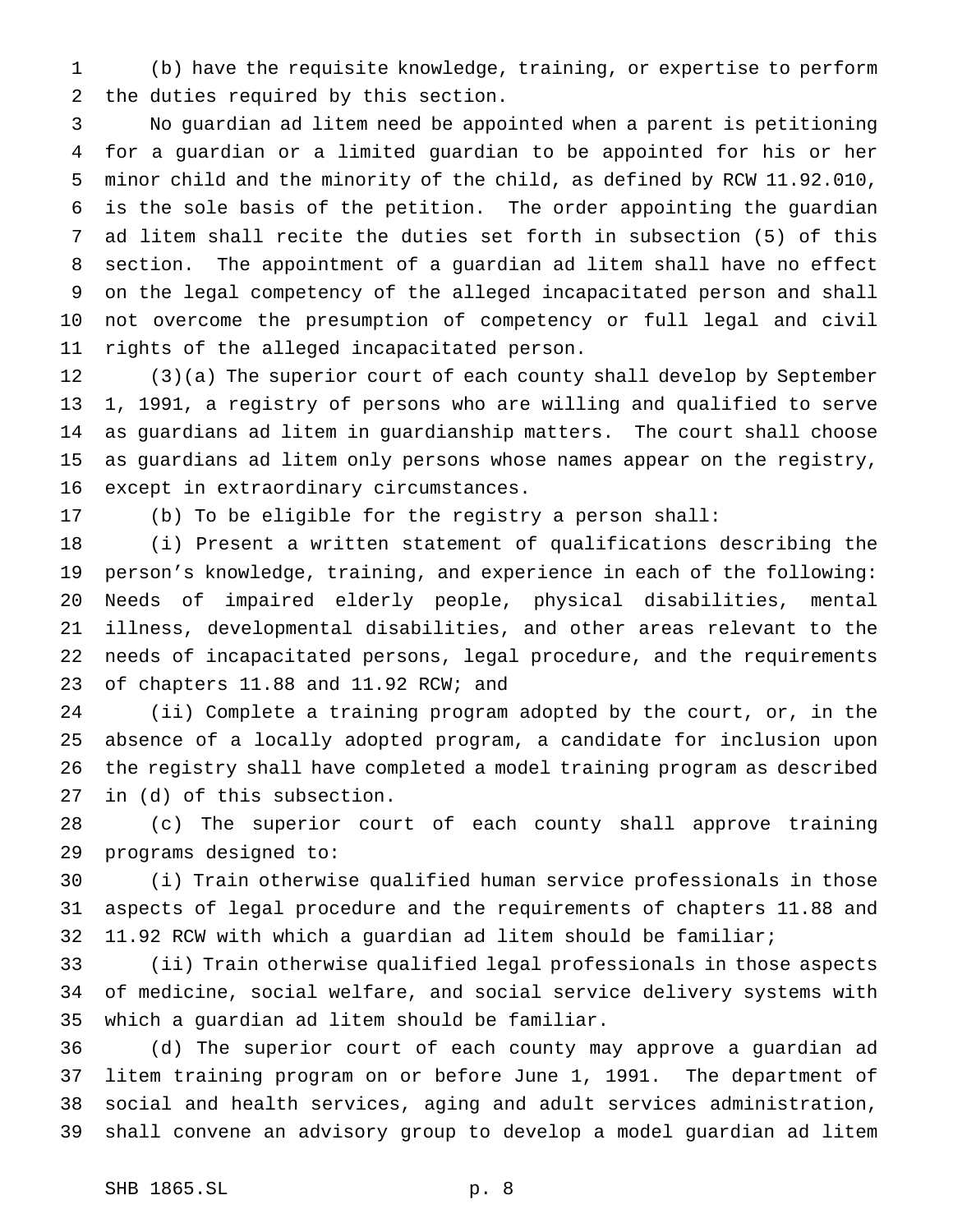training program. The advisory group shall consist of representatives from consumer, advocacy, and professional groups knowledgeable in developmental disabilities, neurological impairment, physical disabilities, mental illness, aging, legal, court administration, and other interested parties.

 (e) Any superior court that has not adopted a guardian ad litem training program by September 1, 1991, shall require utilization of a model program developed by the advisory group as described in (d) of this subsection, to assure that candidates applying for registration as a qualified guardian ad litem shall have satisfactorily completed training to attain these essential minimum qualifications to act as guardian ad litem.

 (4) The guardian ad litem's written statement of qualifications required by RCW 11.88.090(3)(b)(i) shall be made part of the record in each matter in which the person is appointed guardian ad litem.

 (5) The guardian ad litem appointed pursuant to this section shall have the following duties:

 (a) To meet and consult with the alleged incapacitated person as soon as practicable following appointment and explain, in language which such person can reasonably be expected to understand, the substance of the petition, the nature of the resultant proceedings, the person's right to contest the petition, the identification of the proposed guardian or limited guardian, the right to a jury trial on the issue of his or her alleged incapacity, the right to independent legal counsel as provided by RCW 11.88.045, and the right to be present in court at the hearing on the petition;

 (b) To obtain a written report according to RCW 11.88.045; and such other written or oral reports from other qualified professionals as are necessary to permit the guardian ad litem to complete the report required by this section;

 (c) To meet with the person whose appointment is sought as guardian or limited guardian and ascertain:

 (i) The proposed guardian's knowledge of the duties, requirements, and limitations of a guardian; and

 (ii) The steps the proposed guardian intends to take or has taken to identify and meet the needs of the alleged incapacitated person;

 (d) To consult as necessary to complete the investigation and report required by this section with those known relatives, friends, or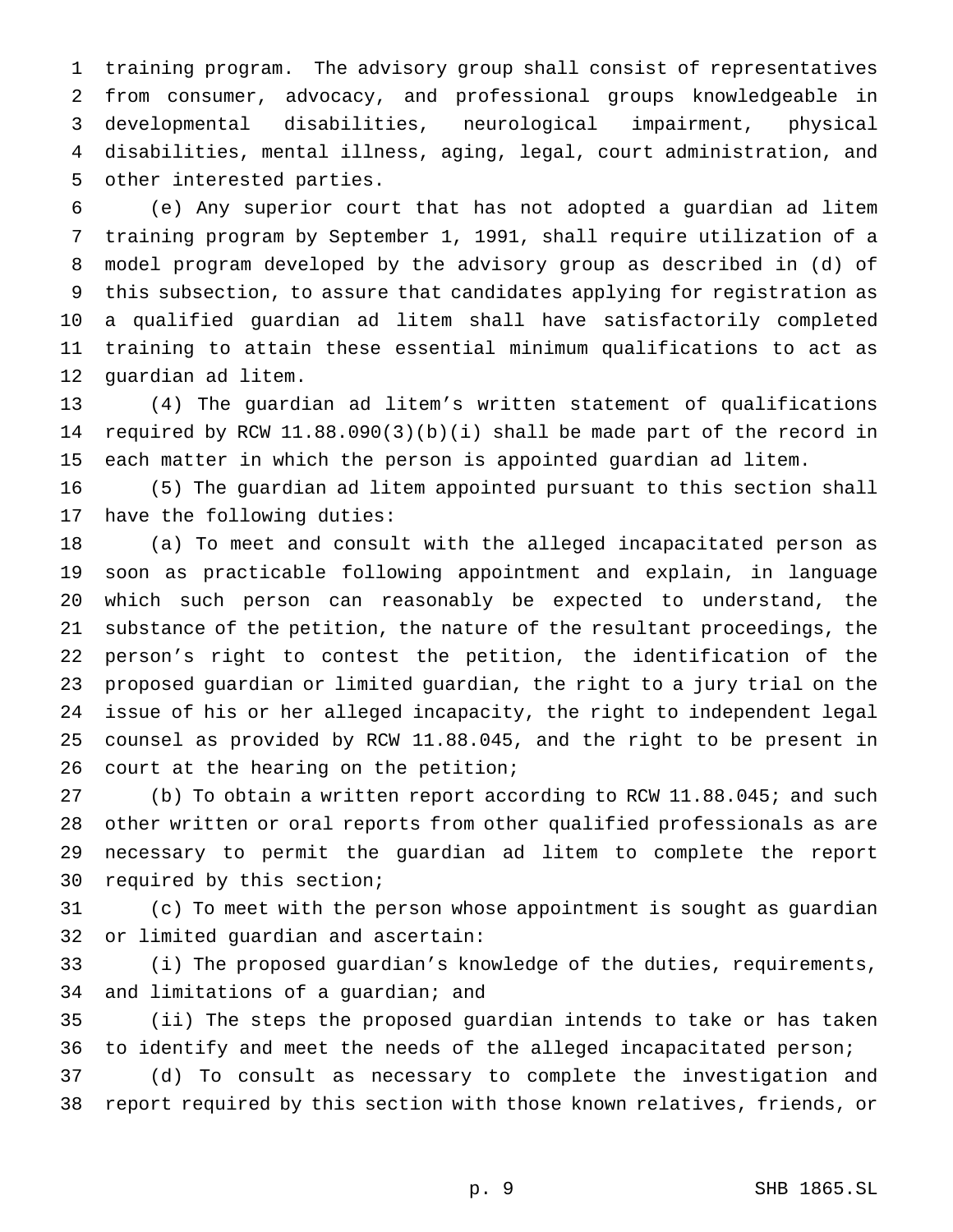other persons the guardian ad litem determines have had a significant, continuing interest in the welfare of the alleged incapacitated person; (e) To provide the court with a written report which shall include the following:

 (i) A description of the nature, cause, and degree of incapacity, and the basis upon which this judgment was made;

 (ii) A description of the needs of the incapacitated person for care and treatment, the probable residential requirements of the alleged incapacitated person and the basis upon which these findings were made;

 (iii) An evaluation of the appropriateness of the guardian or limited guardian whose appointment is sought and a description of the steps the proposed guardian has taken or intends to take to identify 14 and meet current and emerging needs of the incapacitated person;

 (iv) A description of the abilities of the alleged incapacitated person and a recommendation as to whether a guardian or limited guardian should be appointed. If appointment of a limited guardian is recommended, the guardian ad litem shall recommend the specific areas of authority the limited guardian should have and the limitations and disabilities to be placed on the incapacitated person;

 (v) An evaluation of the person's mental ability to rationally exercise the right to vote and the basis upon which the evaluation is made;

 (vi) Any expression of approval or disapproval made by the alleged incapacitated person concerning the proposed guardian or limited guardian or guardianship or limited guardianship;

 (vii) Identification of persons with significant interest in the welfare of the alleged incapacitated person who should be advised of their right to request special notice of proceedings pursuant to RCW 11.92.150; and

 (viii) Unless independent counsel has appeared for the alleged incapacitated person, an explanation of how the alleged incapacitated person responded to the advice of the right to jury trial, to independent counsel and to be present at the hearing on the petition. Within forty-five days after notice of commencement of the guardianship proceeding has been served upon the guardian ad litem, and at least ten days before the hearing on the petition, unless an extension or reduction of time has been granted by the court for good cause, the guardian ad litem shall file its report and send a copy to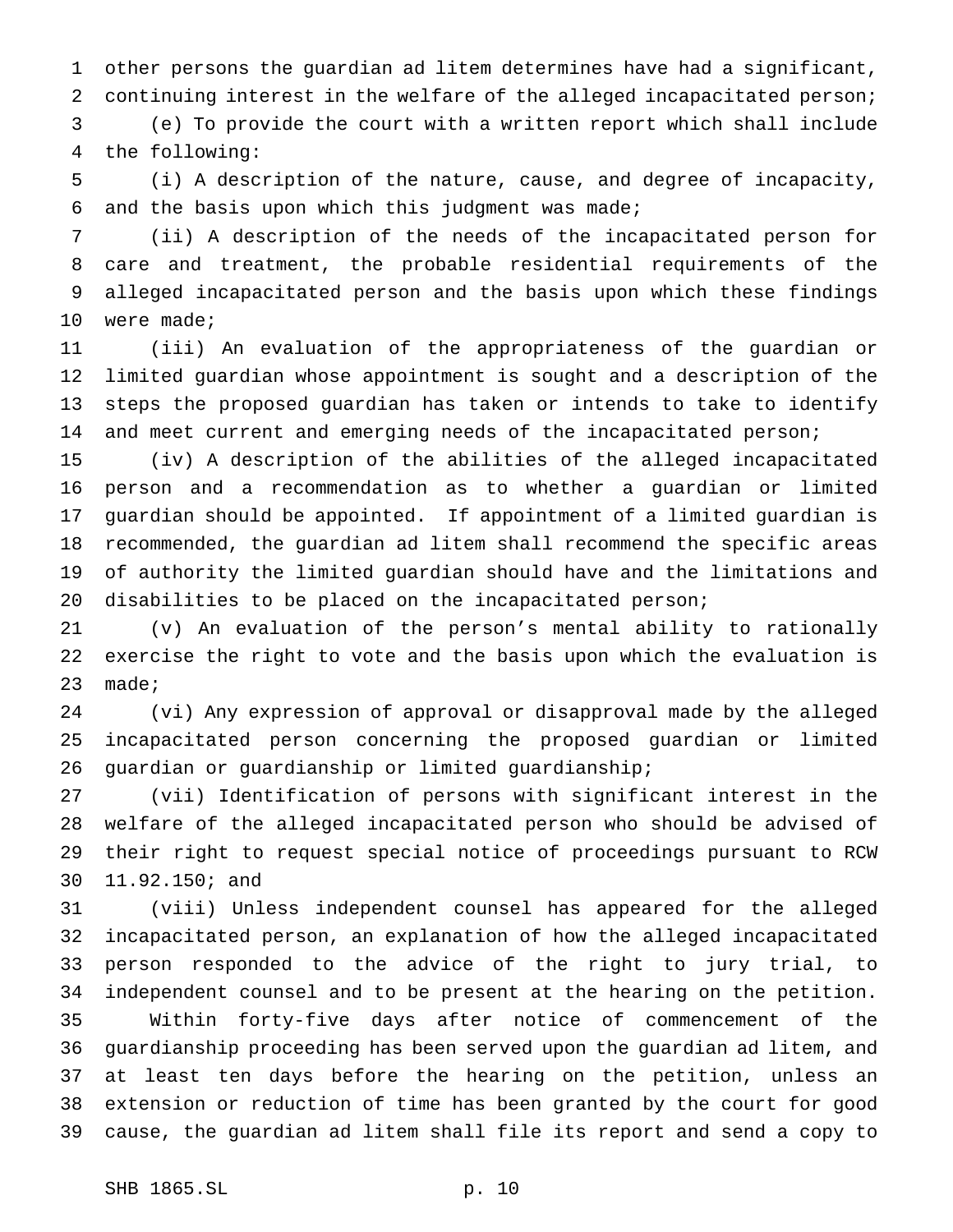the alleged incapacitated person and his or her spouse, all children 2 not residing with a notified person, those persons described in  $((\{d\})$ ) (e)(vii) of this subsection, and persons who have filed a request for special notice pursuant to RCW 11.92.150;

 (f) To advise the court of the need for appointment of counsel for the alleged incapacitated person within five court days after the meeting described in (a) of this subsection unless (i) counsel has appeared, (ii) the alleged incapacitated person affirmatively communicated a wish not to be represented by counsel after being advised of the right to representation and of the conditions under which court-provided counsel may be available, or (iii) the alleged incapacitated person was unable to communicate at all on the subject, and the guardian ad litem is satisfied that the alleged incapacitated person does not affirmatively desire to be represented by counsel.

 (6) If the petition is brought by an interested person or entity requesting the appointment of some other qualified person or entity and a prospective guardian or limited guardian cannot be found, the court shall order the guardian ad litem to investigate the availability of a possible guardian or limited guardian and to include the findings in a report to the court pursuant to RCW 11.88.090(5)(e) as now or hereafter amended.

 (7) The court appointed guardian ad litem shall have the authority, in the event that the alleged incapacitated person is in need of emergency life-saving medical services, and is unable to consent to such medical services due to incapacity pending the hearing on the petition to give consent for such emergency life-saving medical services on behalf of the alleged incapacitated person.

 (8) The guardian ad litem shall receive a fee determined by the court. The fee shall be charged to the alleged incapacitated person unless the court finds that such payment would result in substantial hardship upon such person, in which case the county shall be responsible for such costs: PROVIDED, That if no guardian or limited guardian is appointed the court may charge such fee to the petitioner or the alleged incapacitated person, or divide the fee, as it deems just; and if the petition is found to be frivolous or not brought in good faith, the guardian ad litem fee shall be charged to the petitioner. The court shall not be required to provide for the payment of a fee to any salaried employee of a public agency.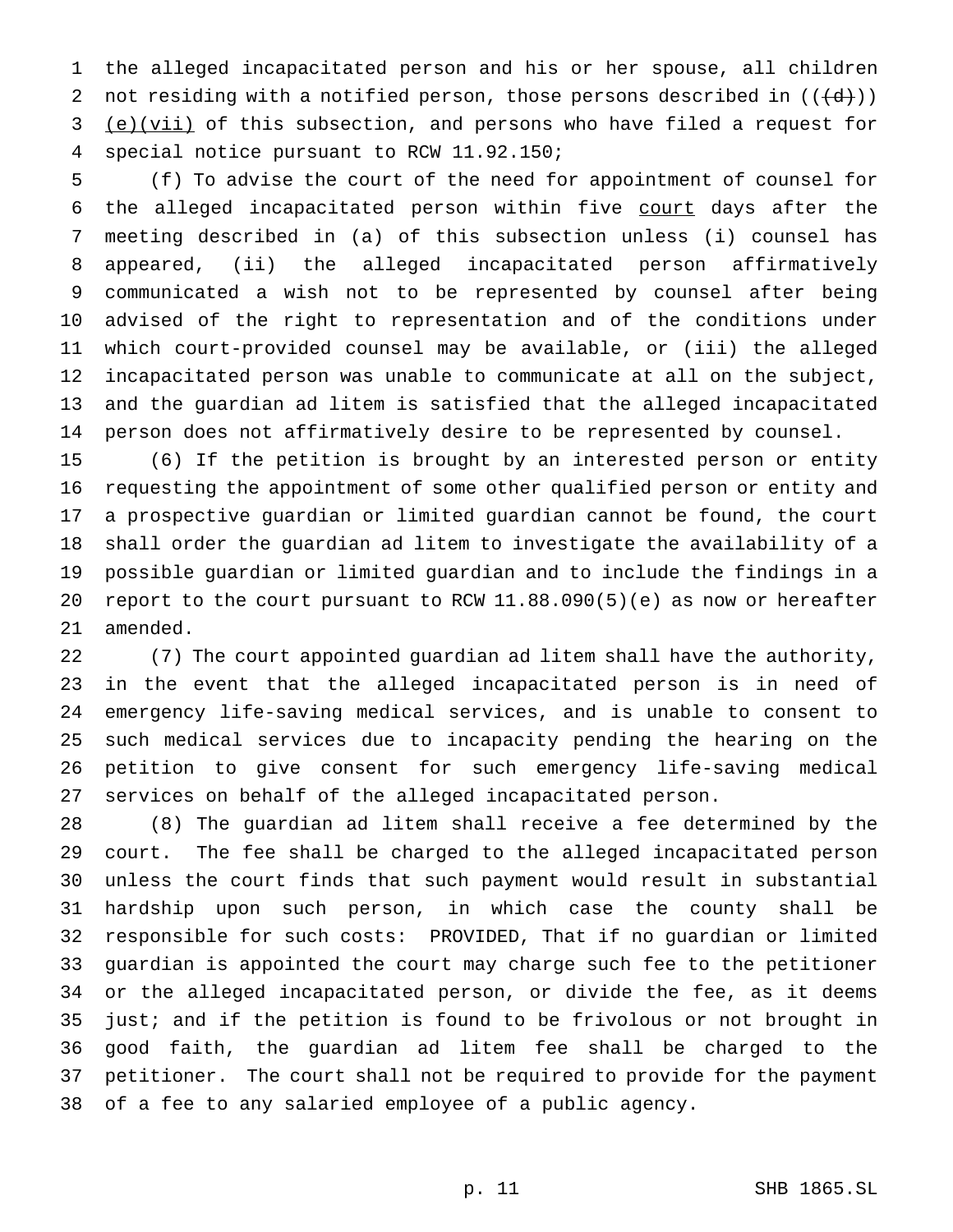(9) Upon the presentation of the guardian ad litem report and the entry of an order either dismissing the petition for appointment of guardian or limited guardian or appointing a guardian or limited guardian, the guardian ad litem shall be dismissed and shall have no further duties or obligations unless otherwise ordered by the court. If the court orders the guardian ad litem to perform further duties or obligations, they shall not be performed at county expense.

 **Sec. 5.** RCW 11.88.095 and 1991 c 289 s 6 are each amended to read as follows:

 (1) In determining the disposition of a petition for guardianship, the court's order shall be based upon findings as to the capacities, condition, and needs of the alleged incapacitated person, and shall not be based solely upon agreements made by the parties.

 (2) Every order appointing a full or limited guardian of the person or estate shall include:

 (a) Findings as to the capacities, condition, and needs of the alleged incapacitated person;

(b) The amount of the bond, if any, or a bond review period;

(c) When the next report of the guardian is due;

 (d) Whether the guardian ad litem shall continue acting as guardian ad litem;

 (e) Whether a review hearing shall be required upon the filing of the inventory;

 (f) The authority of the guardian, if any, for investment and expenditure of the ward's estate; and

 (g) Names and addresses of those persons described in RCW 11.88.090(5)(d), if any, whom the court believes should receive copies of further pleadings filed by the guardian with respect to the guardianship.

 (3) If the court determines that a limited guardian should be appointed, the order shall specifically set forth the limits by either stating exceptions to the otherwise full authority of the guardian or by stating the specific authority of the guardian.

 (4) In determining the disposition of a petition for appointment of a guardian or limited guardian of the estate only, the court shall consider whether the alleged incapacitated person is capable of giving informed medical consent or of making other personal decisions and, if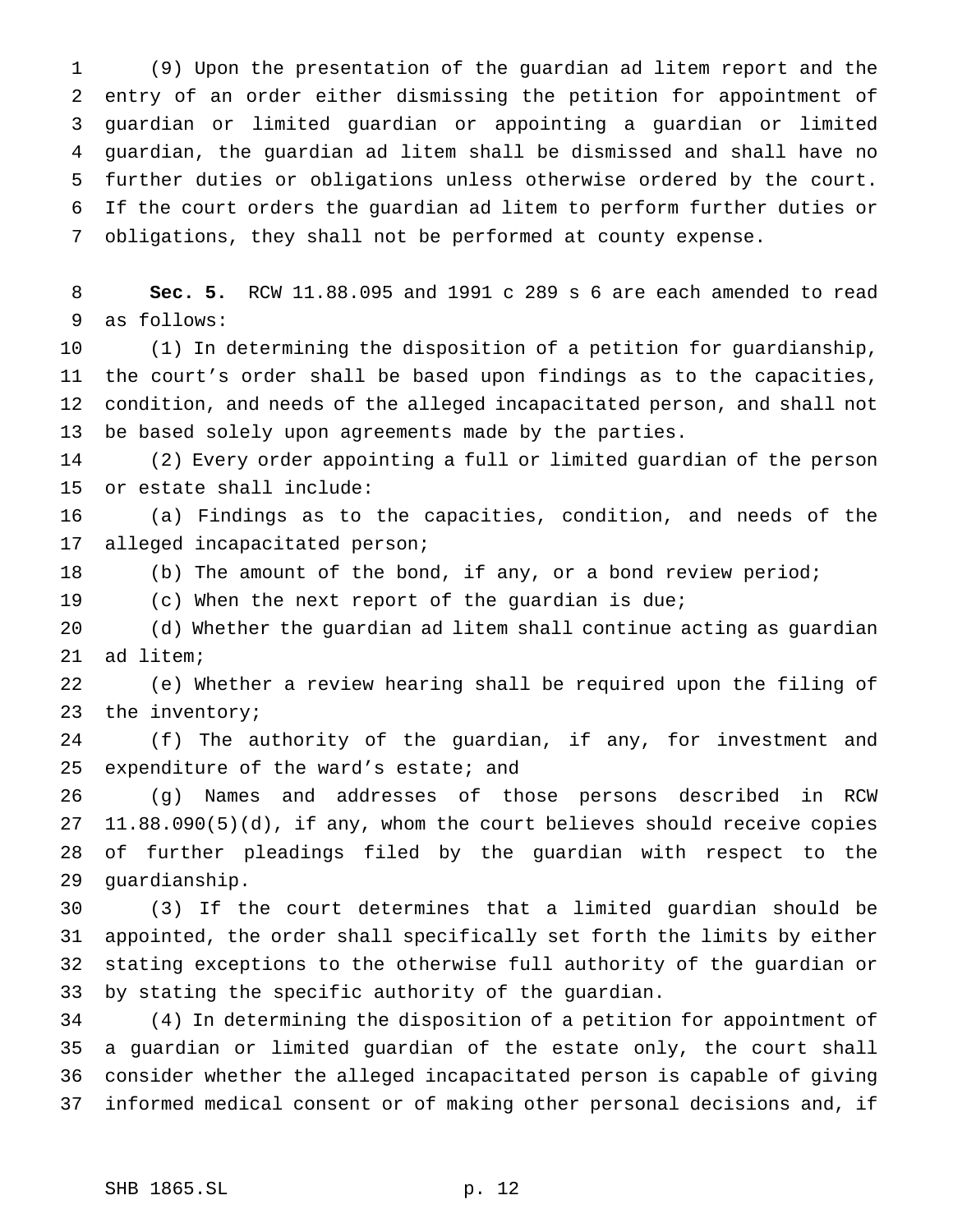1 not, whether a guardian or limited guardian of the person of the 2 alleged incapacitated person should be appointed for that purpose.

3 (5) Unless otherwise ordered, any powers of attorney or durable 4 powers of attorney shall be revoked upon appointment of a guardian or 5 limited guardian of the estate.

 If there is an existing medical power of attorney, the court must make a specific finding of fact regarding the continued validity of that medical power of attorney before appointing a guardian or limited guardian for the person.

10 **Sec. 6.** RCW 11.92.050 and 1990 c 122 s 23 are each amended to read 11 as follows:

12 (1) Upon the filing of any intermediate guardianship or limited 13 guardianship account required by statute, or of any intermediate 14 account required by court rule or order, the guardian or limited 15 guardian may petition the court for an order settling his or her 16 account with regard to any ((and all)) receipts, expenditures, and 17 investments made and acts done by the guardian or limited guardian to 18 the date of ((said)) the interim report. Upon such petition being 19 filed, the court may in its discretion, where the size or condition of 20 the estate warrants it, set a date for the hearing of  $((\text{such}) )$  the 21 petition and require the service of the petition and a notice of 22 ((such)) the hearing as provided in RCW 11.88.040 as now or hereafter 23 amended; and, in the event  $((such) )$  a hearing  $((be))$  is ordered, the 24 court ((shall)) may also appoint a guardian ad litem, whose duty it 25 shall be to investigate the report of the guardian or limited guardian 26 of the estate and to advise the court thereon at  $((\text{said}))$  the hearing, 27 in writing. At ((such)) the hearing on ((said)) the report of the 28 guardian or limited guardian, if the court  $($  (be)) is satisfied that the 29 actions of the guardian or limited guardian have been proper, and that 30 the guardian or limited guardian has in all respects discharged his or 31 her trust with relation to ((such)) the receipts, expenditures, 32 investments, and acts, then, in such event, the court shall enter an 33 order approving such account  $((\tau, \text{and such})).$  If the court has appointed 34 a guardian ad litem, the order shall be final and binding upon the 35 incapacitated person, subject only to the right of appeal as upon a 36 final order; provided that at the time of final account of said 37 guardian or limited guardian or within one year after ((said)) the 38 incapacitated person attains his or her majority any such interim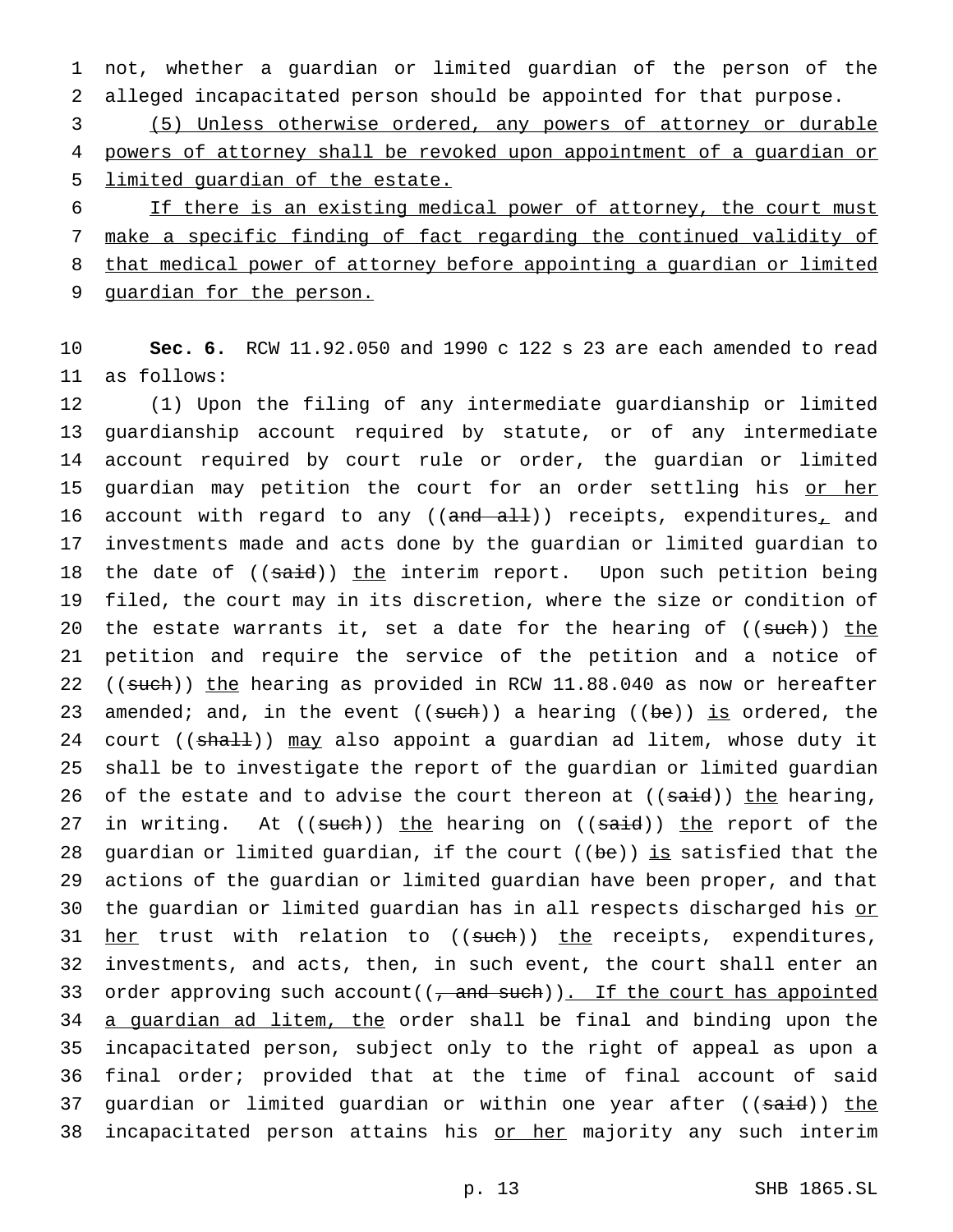1 account may be challenged by ((said)) the incapacitated person on the 2 ground of fraud.

 (2) The procedure established in subsection (1) of this section for financial accounts by guardians or limited guardians of the estate shall apply to personal care reports filed by guardians or limited guardians of the person under RCW 11.92.043.

7 **Sec. 7.** RCW 11.92.053 and 1990 c 122 s 24 are each amended to read 8 as follows:

9 Within ninety days after the termination of a guardianship for any 10 reason ((<del>other than the death of the incapacitated person intestate</del>)), 11 the guardian or limited guardian of the estate shall petition the court 12 for an order settling his or her account as filed in accordance with 13 RCW 11.92.040(2) with regard to any ((and all)) receipts, expenditures<sub>1</sub> 14 and investments made and acts done by the guardian to the date of 15 (( $said$ )) the termination. Upon ( $(such)$ ) the filing of the petition 16 ((being filed)), the court shall set a date for the hearing of ((such)) 17 the petition after notice has been given in accordance with RCW 18 11.88.040. Any person interested may file objections to ((such)) the 19 petition or may appear at the time and place fixed for the hearing 20 thereof and present his or her objections thereto. The court may take 21 such testimony as it deems proper or necessary to determine whether an 22 order settling the account should be issued and the transactions of the 23 guardian be approved, and the court may appoint a guardian ad litem to 24 review the report.

25 At ((such)) the hearing on ((said)) the petition of the guardian or 26 limited guardian, if the court ( $(be)$ ) is satisfied that the actions of 27 the guardian or limited guardian have been proper, and that the 28 guardian has in all respects discharged his or her trust with relation 29 to ((such)) the receipts, expenditures, investments, and acts, then, in 30 such event, the court shall enter an order approving ((such)) the 31 account, and ((such)) the order shall be final and binding upon the 32 incapacitated person, subject only to the right of appeal as upon a 33 final order((: PROVIDED, That)). However, within one year after 34 ((said)) the incompetent attains his or her majority any such account 35 may be challenged by the incapacitated person on the ground of fraud.

36 **Sec. 8.** RCW 11.92.180 and 1994 c 68 s 1 are each amended to read 37 as follows: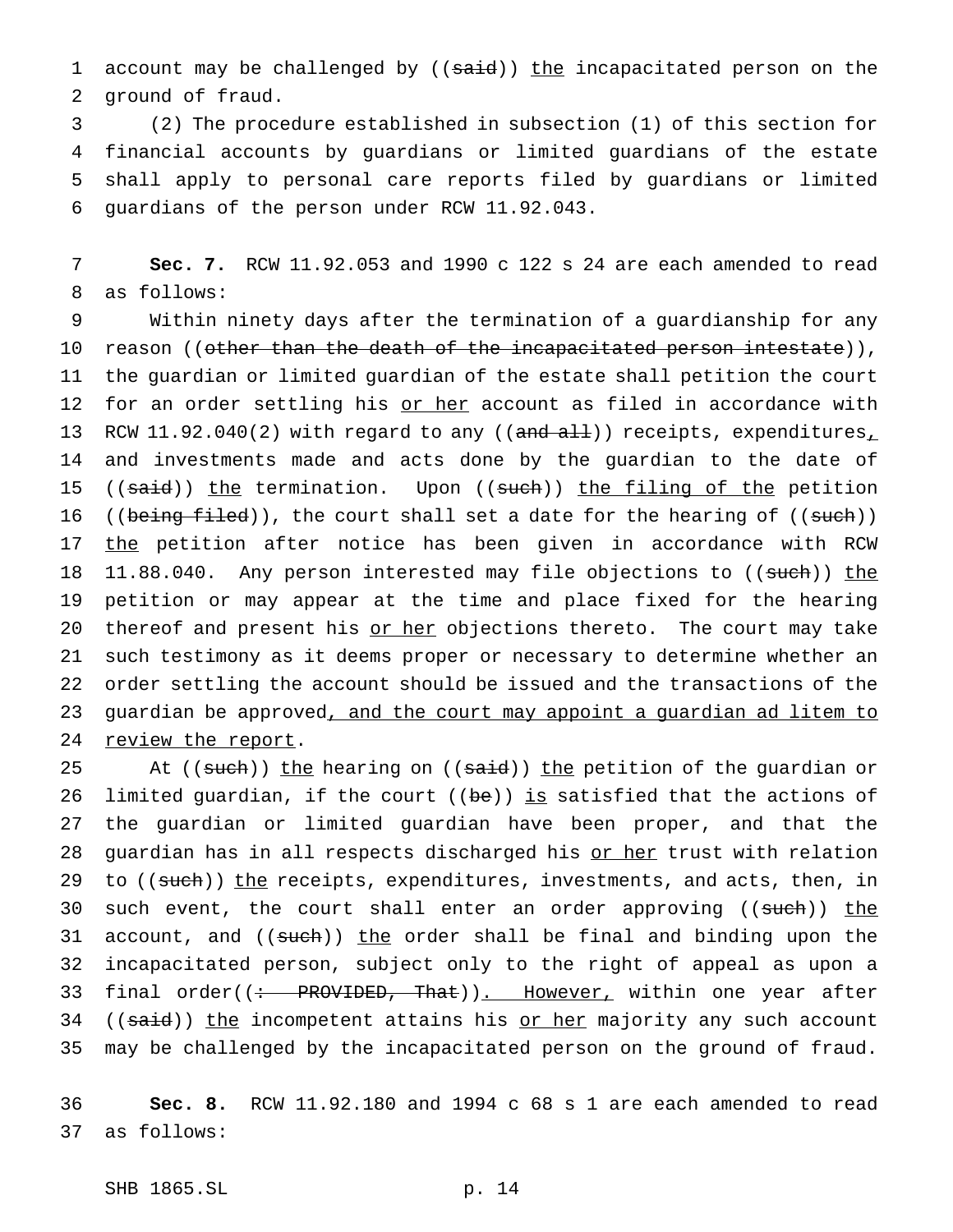A guardian or limited guardian shall be allowed such compensation for his or her services as guardian or limited guardian as the court shall deem just and reasonable. Guardians and limited guardians shall not be compensated at county or state expense. Additional compensation may be allowed for other administrative costs, including services of an attorney and for other services not provided by the guardian or limited guardian. Where a guardian or limited guardian is an attorney, the guardian or limited guardian shall separately account for time for which compensation is requested for services as a guardian or limited guardian as contrasted to time for which compensation for legal services provided to the guardianship is requested. In all cases, compensation of the guardian or limited guardian and his or her expenses including attorney's fees shall be fixed by the court and may be allowed at any annual or final accounting; but at any time during the administration of the estate, the guardian or limited guardian or his or her attorney may apply to the court for an allowance upon the compensation or necessary expenses of the guardian or limited guardian and for attorney's fees for services already performed. If the court finds that the guardian or limited guardian has failed to discharge his or her duties as such in any respect, it may deny the guardian any compensation whatsoever or may reduce the compensation which would otherwise be allowed. Where the incapacitated person is a department of social and health services client residing in a nursing facility or in a residential or home setting and is required by the department of social and health services to contribute a portion of their income towards the cost of residential or supportive services then the department shall be entitled to notice of proceedings as described in 28 RCW 11.92.150. The amount of guardianship fees and additional compensation for administrative costs shall not exceed the amount 30 allowed by the department of social and health services by rule( $(-$ and shall not include compensation for services provided or funded by the 32 department or a department contractor that the incapacitated person is 33 eligible to receive)).

 **Sec. 9.** RCW 11.94.010 and 1989 c 211 s 1 are each amended to read as follows:

 (1) Whenever a principal designates another as his or her attorney in fact or agent, by a power of attorney in writing, and the writing contains the words "This power of attorney shall not be affected by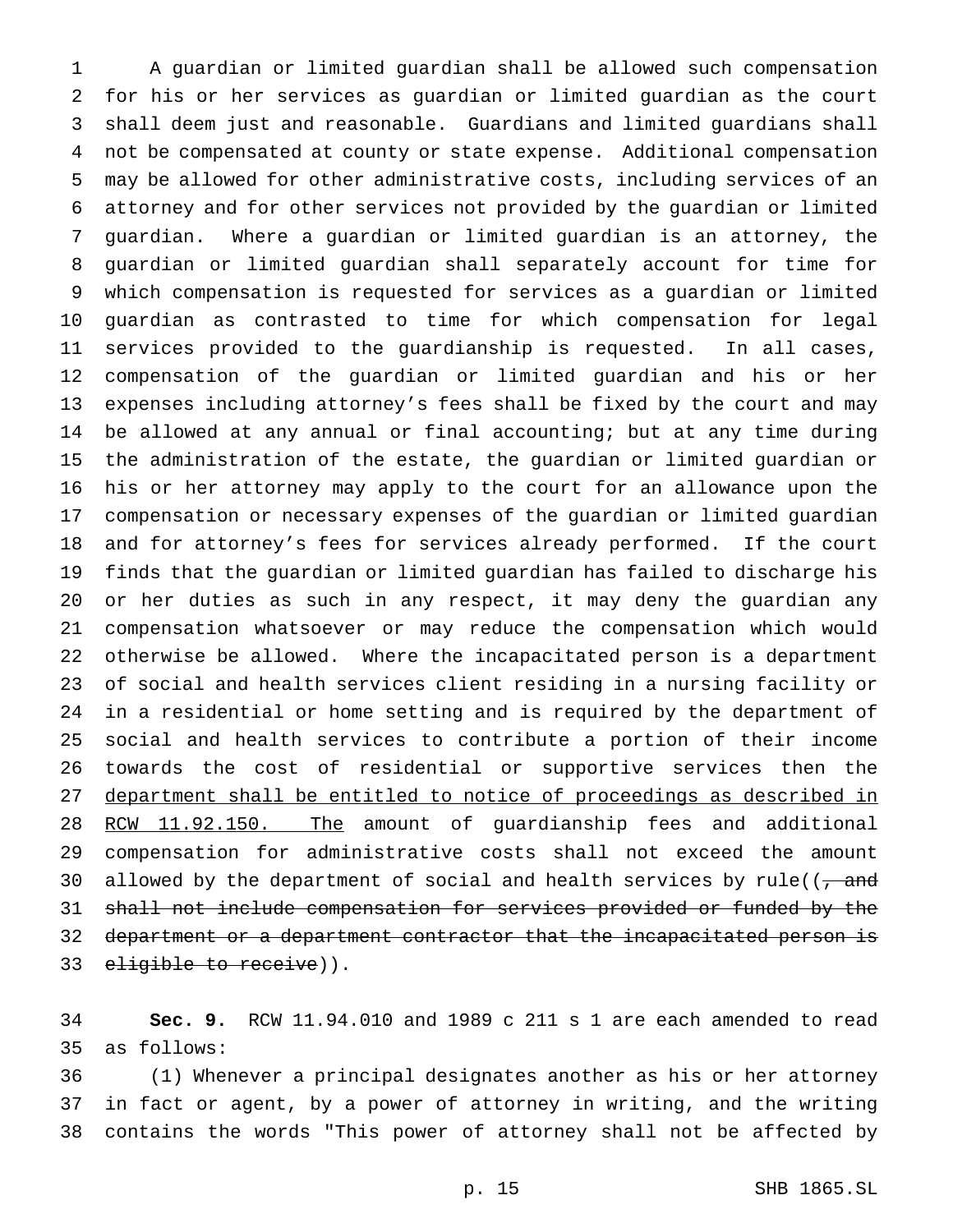disability of the principal," or "This power of attorney shall become effective upon the disability of the principal," or similar words showing the intent of the principal that the authority conferred shall be exercisable notwithstanding the principal's disability, the authority of the attorney in fact or agent is exercisable on behalf of the principal as provided notwithstanding later disability or incapacity of the principal at law or later uncertainty as to whether the principal is dead or alive. All acts done by the attorney in fact or agent pursuant to the power during any period of disability or incompetence or uncertainty as to whether the principal is dead or alive have the same effect and inure to the benefit of and bind the principal or the principal's guardian or heirs, devisees, and personal representative as if the principal were alive, competent, and not disabled. A principal may nominate, by a durable power of attorney, the guardian or limited guardian of his or her estate or person for consideration by the court if protective proceedings for the principal's person or estate are thereafter commenced. The court shall make its appointment in accordance with the principal's most recent nomination in a durable power of attorney except for good cause or disqualification. If a guardian thereafter is appointed for the principal, the attorney in fact or agent, during the continuance of the appointment, shall account to the guardian rather than the principal. The guardian has the same power the principal would have had if the principal were not disabled or incompetent, to revoke, suspend or terminate all or any part of the power of attorney or agency.

 (2) Persons shall place reasonable reliance on any determination of disability or incompetence as provided in the instrument that specifies the time and the circumstances under which the power of attorney document becomes effective.

 (3) A principal may authorize his or her attorney-in-fact to provide informed consent for health care decisions on the principal's behalf. Unless he or she is the spouse, or adult child or brother or sister of the principal, none of the following persons may act as the attorney-in-fact for the principal: Any of the principal's physicians, the physicians' employees, or the owners, administrators, or employees of the health care facility where the principal resides or receives care. This authorization is subject to the same limitations as those 38 that apply to a guardian under RCW  $((11.92.040(3)$   $(a)$  through  $(d)$ )) 11.92.043(5) (a) through (c).